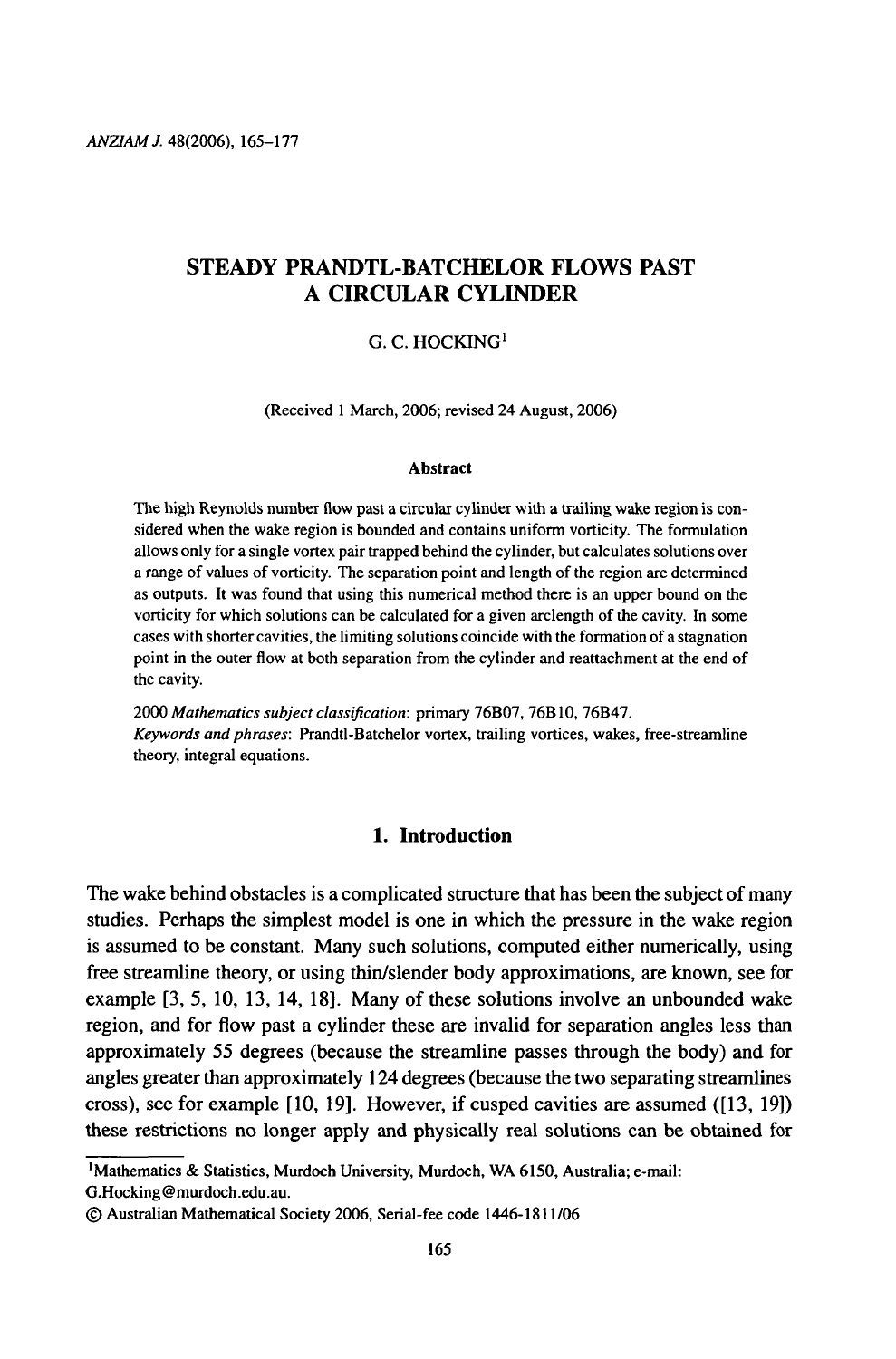angles outside of this range. These constant pressure wake solutions provide an interesting starting point for consideration of such flows, but do not generally agree well with experiments.

There have been several attempts to model this flow taking into account viscosity by solving the Navier-Stokes equations numerically, but the numerical method becomes unstable as the Reynolds number increases. For example, [8, 9] found this to occur at around  $Re = 600$  and then at  $Re = 800$ .

Batchelor [1,2] proposed a model for these flows at high Reynolds number that included a region of trapped vorticity surrounded by a flowing irrotational fluid. These *Prandtl-Batchelor flows,* as they have become known, are probably not stable and are unlikely to be observed in the laboratory, but have been a subject of much study. Few solutions of exactly this type have been computed due to their highly nonlinear character as the location of the dividing streamline is unknown, but some numerical and approximate solutions do exist. Childress [4] performed calculations assuming a slender eddy for flow over a wedge and down a step, while Sadovskii [16] (see also Lamb [11]) showed that vortices can be self-sustaining in an inviscid free stream. Smith [17] extended this by matching these solutions to the flow past a cylinder to create a trailing vortex flow. Moore *et al.* [15] examined the suggestion of [8] that the Sadovskii vortex is an approximation to the wake behind a circular cylinder and found the comparison encouraging. Vanden-Broeck and Tuck [20] computed flows with an eddy in contact with a concave boundary including corners of various angles. Elcrat *et al.* [6] used transformations in complex variables and finite differences to compute an exotic array of vortex flows including a circular cylinder. No conditions were applied on the dividing streamline except that it was a streamline.

In this paper, the flow around a cylinder is computed numerically when a region of uniform vorticity is trapped on the downstream side, see Figure 1. The solutions are restricted to those in which there is a single vortex pair and separation from the body and closure of the wake region are smooth. No extra conditions are applied to determine these points. Boundary integral methods are used to compute both the inner and outer flows, one satisfying Laplace's equation and the other a Poisson equation incorporating a uniform vorticity,  $\omega$ . These flows are then matched at their common boundary according to the appropriate flow conditions.

It is found that for each arclength of the vortex region boundary there is a maximum vorticity at which a solution can be computed using this method, and that as the arclength decreases, the maximal vorticity increases. No solutions with "leading edge" separation were obtained.

In Section 2 we formulate the numerical method for solving the flow problem using an iterative technique. Results and conclusions follow.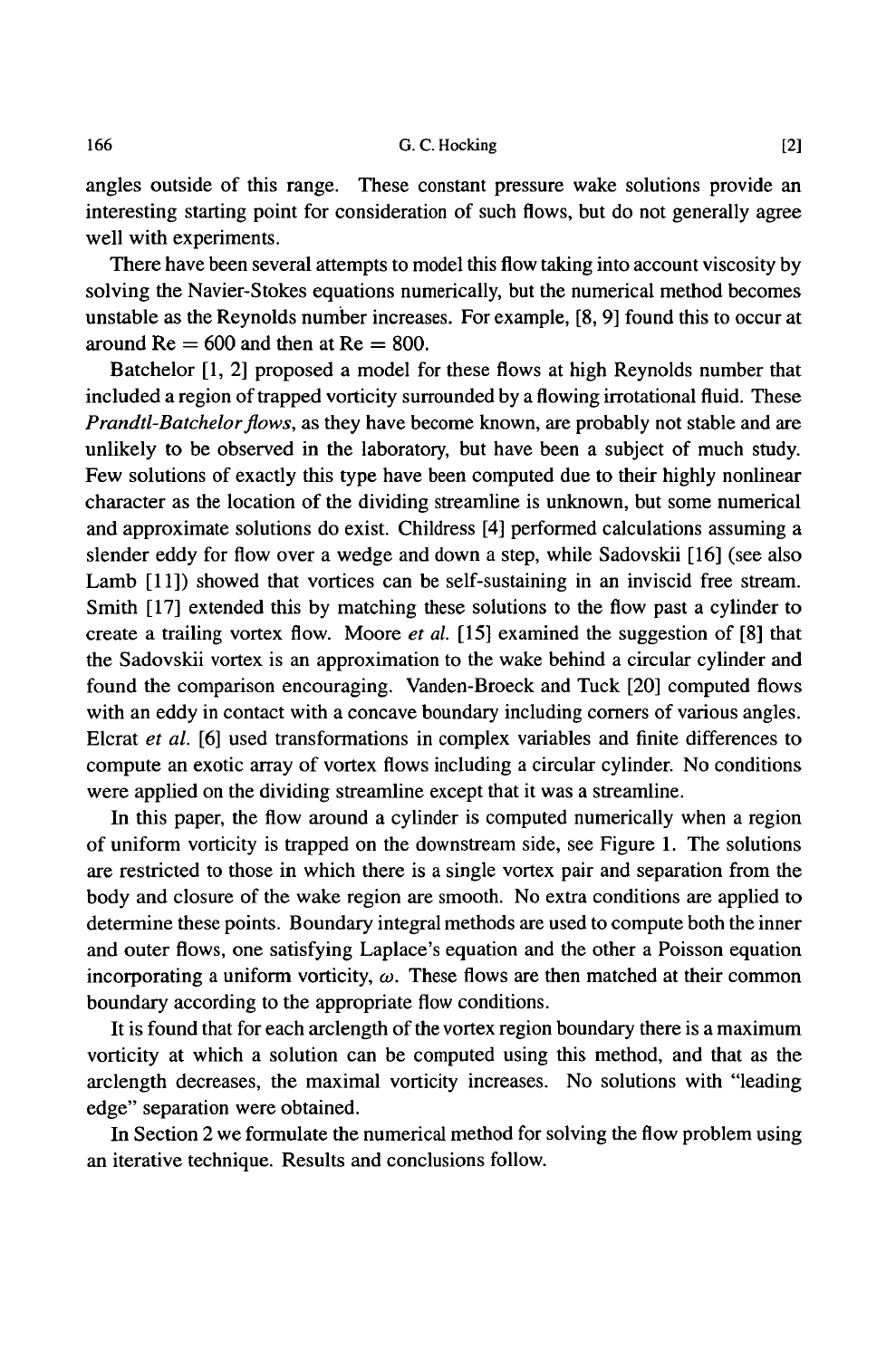

FIGURE 1. Sketch of the flow of a uniform stream past a cylinder with a trailing region of trapped vorticity.

### **2. Problem formulation**

The steady motion of an inviscid, incompressible fluid past a circular cylinder behind which there is a finite wake containing a region of uniform vorticity is to be considered. The full problem will consist of solving simultaneously for the flow over the cylinder and wake region and the flow within the wake, where the surface of the wake region is determined as part of the solution. In order to do this we take a two-stage approach in which we "guess" the shape of the wake surface, solve for the flow past this "object" and the flow inside it, and then iterate until the surface shape satisfies the appropriate conditions. In this section we consider the solution for these two flow regions and then the conditions at the vortex sheet separating them.

**2.1. Flow past the body and wake** The number of parameters in the problem is reduced if we non-dimensionalise with respect to the cylinder radius, *R,* as the length scale, and the free stream (far field) velocity, *U.* In these coordinates, the cylinder radius and free-stream velocity will both have unit value. Using non-dimensional coordinates, let  $z = x + iy$  be the physical plane, with the origin in the middle of the cylinder, as shown in Figure 2.



FIGURE 2. Contours of integration,  $\Gamma_1$  for the outer flow,  $\Gamma_2$  for the inner, vortex flow.

Let  $y = \pm \eta(x)$ ,  $-1 < x < x_L$ , where  $x_L$  is the location of the reattachment of

167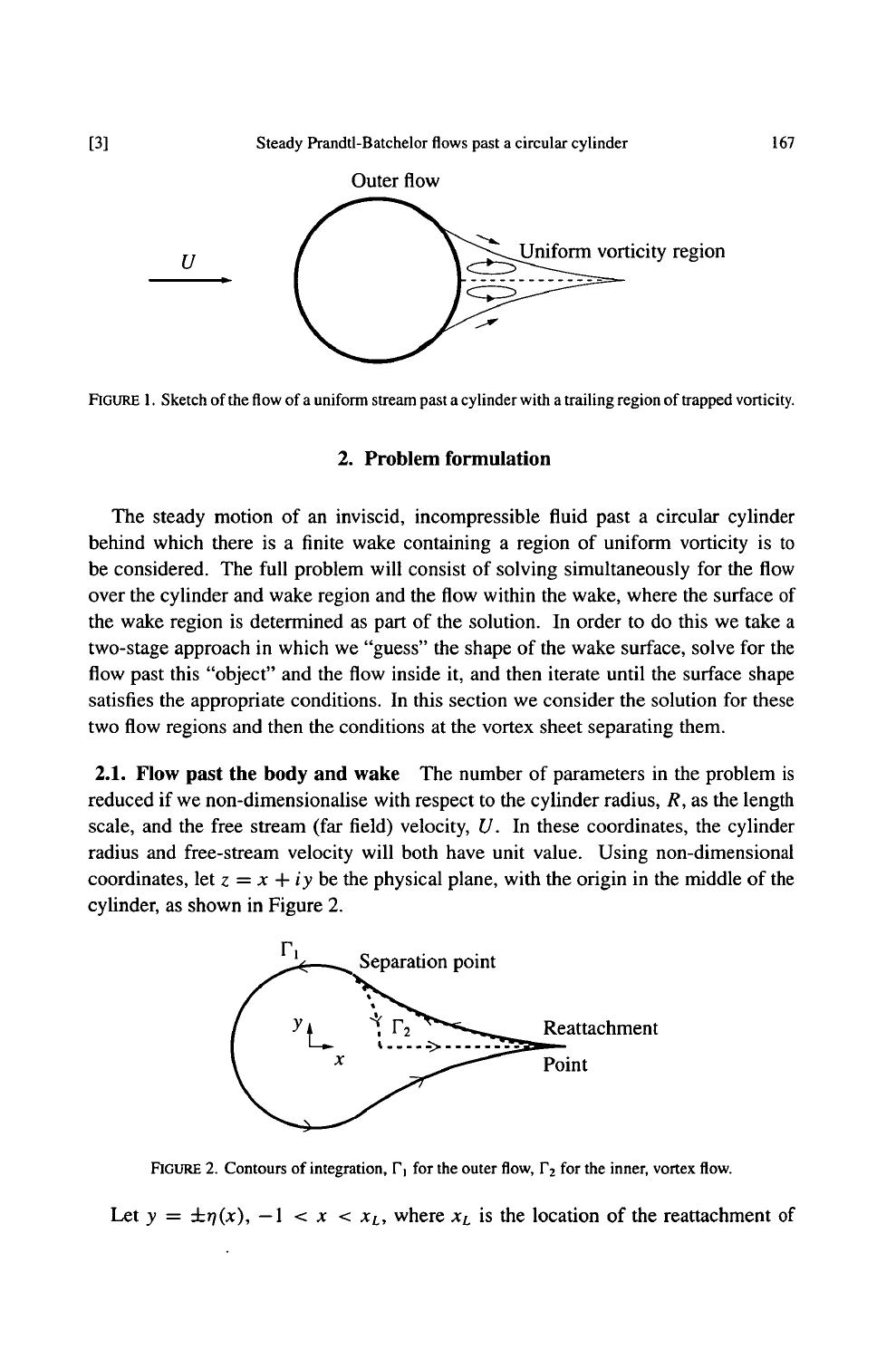168 **G. C. Hocking C. Hocking C. Hocking 168 [4]** 

the trailing wake, be the equation of the upper and lower surfaces of the cylinder and the attached dividing streamline. The location of the body surface is known, but the shape of the dividing streamline must be determined as part of the solution. Assuming irrotational flow of an incompressible, inviscid fluid, the velocity potential,  $\Phi_0(x, y)$ , of the flow field outside of the wake region must satisfy Laplace's equation, that is,

$$
\nabla^2 \Phi_0(x, y) = 0.
$$

We solve this problem numerically using a variation on the standard boundary element method (see for example [7, 12]), by noting that the derivative of the complex potential  $f'(z) = u - iv$  must be an analytic function, where *u* and *v* are the velocities in the *x* and y directions respectively. We define a new function,  $\chi(z)$ , where  $f'(z) = 1 + \chi(z)$ , so that  $\chi(z) \to 0$ , as  $|z| \to \infty$ .

The function  $\chi(z)$  must be analytic in the region outside of the cylinder and trailing wake, and we can use Cauchy's integral formula to derive an integral equation that when combined with the other conditions will provide a complete formulation of the problem. Following [7], we apply Cauchy's integral formula to the analytic function  $\chi(z)$  around the contour consisting of a circle of radius  $\mathcal{R} \to \infty$  and  $\Gamma_1$  (see Figure 2). However, since  $\chi(z) \to 0$  as  $|z| \to \infty$ , we only need to integrate around the contour  $\Gamma_1$ , giving the equation

$$
i\pi\chi(z_0)=\int_{\Gamma_1}\frac{\chi(z)}{z-z_0}\,dz,
$$

where  $z_0$  lies on the boundary.

Let *s* be the arclength along the interface starting from the leading stagnation point, so that

$$
\left(\frac{dx}{ds}\right)^2 + \left(\frac{d\eta}{ds}\right)^2 = 1.
$$
 (2.1)

Using *t* as the variable of integration and applying the chain rule we obtain

$$
\pi i \chi(z(s)) = \int_0^{s_L} \frac{\chi(z(t))\frac{dz}{dt}}{z(t) - z(s)} dt - \int_0^{s_L} \frac{\chi(z(t_I))\frac{dz}{dt_I}}{z(t_I) - z(s)} dt_I, \qquad (2.2)
$$

where the subscript *I* refers to the "image" surface at  $y = -\eta(x)$ , and  $s_L$  is the total arclength of the cylinder and trailing wake from front to back.

On the surface of the body and wake region, *u* and *v* can be related to each other by noting that the flow must be along the surface, that is,

$$
v(s) = u(s) \left( \frac{d\eta/ds}{dx/ds} \right), \quad 0 < s < s_L,\tag{2.3}
$$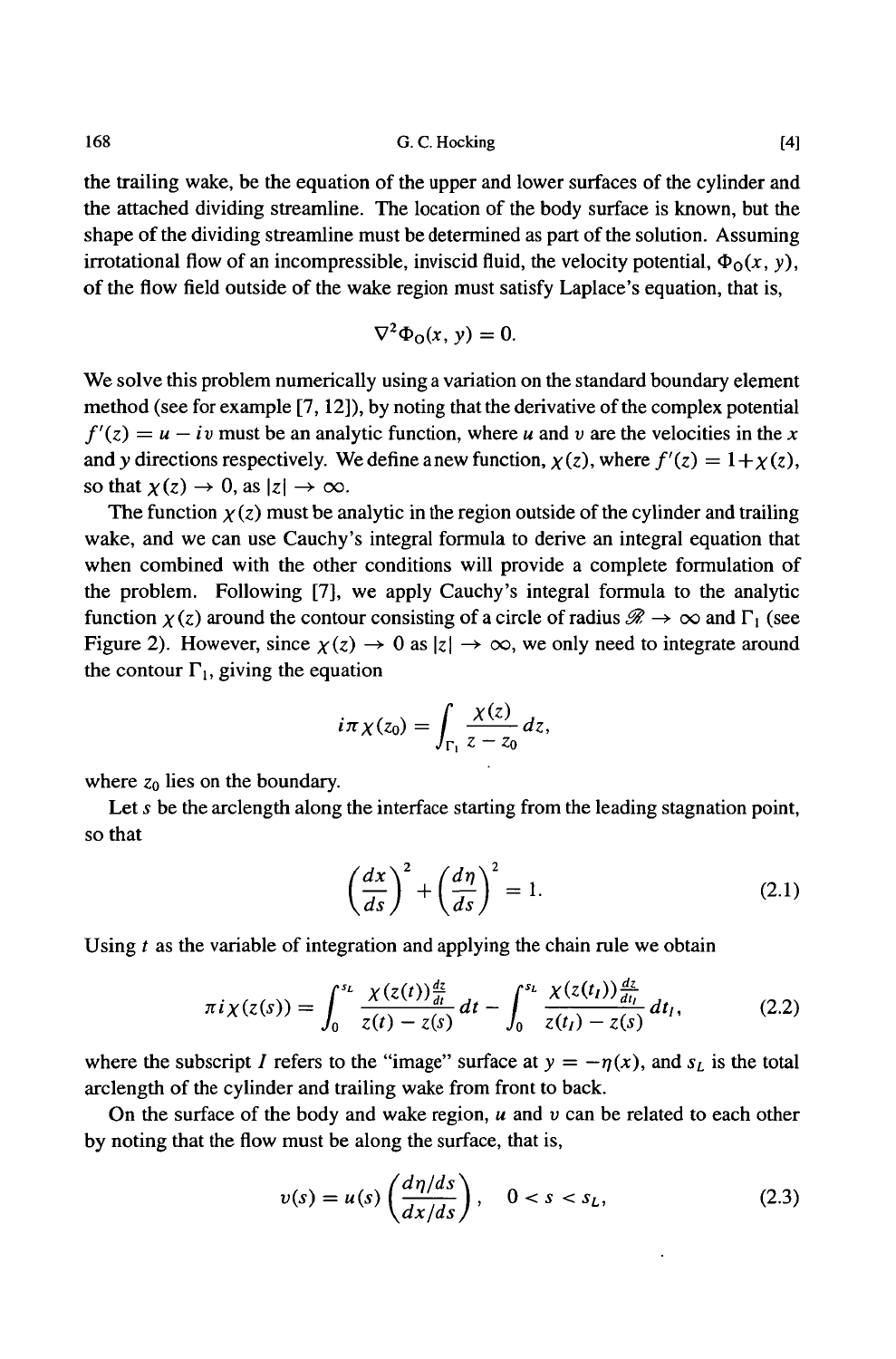so that (2.2) represents an integral equation for  $u(s)$ . Taking the imaginary part, and utilising the symmetry of the situation about the line  $y = 0$ , that is,  $x(t_1) = x(t)$ ,  $y(t_1) = -y(t), x'(t_1) = x'(t), y'(t_1) = -y'(t), u(t_1) = u(t),$  and  $v(t_1) = -v(t)$ , and noting  $y(s) = \eta(s)$ , the integral equation becomes

$$
\pi(u(s)-1)=\int_0^{s_L}\big([u(t)-1][K_1+K_2]-v(t)[K_3+K_4]\big)\,dt,
$$

where

$$
K_1(x, y: s, t) = \frac{y'(t)\Delta x - x'(t)\Delta y}{\Delta x^2 + \Delta y^2}, \quad K_2(x, y: s, t) = \frac{y'(t)\Delta x - x'(t)\Delta y_+}{\Delta x^2 + \Delta y_+^2},
$$
  

$$
K_3(x, y: s, t) = \frac{x'(t)\Delta x + y'(t)\Delta y}{\Delta x^2 + \Delta y^2}, \quad K_4(x, y: s, t) = \frac{x'(t)\Delta x + y'(t)\Delta y_+}{\Delta x^2 + \Delta y_+^2},
$$

 $\Delta x = x(t) - x(s)$ ,  $\Delta y = y(t) - y(s)$  and  $\Delta y_+ = y(t) + y(s)$ . The terms involving  $K_1$  and  $K_3$  must be treated as Cauchy-principal-value integrals as there is a simple pole as  $t \to s$  in the integrand. This integral equation, in spite of its rather complex appearance, can be solved numerically to obtain the velocity everywhere on the surface of the object and trailing wake. In order to do this, it is necessary to remove the singularity as  $s \rightarrow t$  in the integrand, and so this integral is modified by adding and subtracting a term, giving

$$
u(s) = E(s) + \frac{1}{\pi} \int_0^{s_L} \left( [u(t) - u(s)] K_1 + [u(t) - 1] K_2 - [v(t) - v(s)] K_3 - v(t) K_4 \right) dt, \tag{2.4}
$$

where

$$
E(s) = 1 + \frac{1}{\pi} \left( \left[ u(s) - 1 \right] \arctan \left[ \frac{\Delta y}{\Delta x} \right]_0^{s_L} - \frac{1}{2} v(s) \log \left[ \Delta x^2 + \Delta y^2 \right]_0^{s_L} \right).
$$

The modified integrand now approaches  $u'(s)$  for the horizontal velocity term (involving  $K_1$ ) and zero for the vertical velocity term (involving  $K_3$ ) as  $t \to s$ , and is therefore well behaved.

This equation can be solved by taking a discrete representation that gives a linear system of algebraic equations for *u(s)* if *x(s), y(s)* are known.

**2.2. Flow within the wake** The flow in the wake region is still incompressible, but we now assume that there exists a uniform vorticity,  $\omega$ . Thus the flow can be obtained by solving for the streamfunction,  $\psi$ , that satisfies a Poisson equation

$$
\nabla^2 \psi = \omega \quad \text{subject to} \quad \psi = 0 \quad \text{on} \quad \Gamma_2
$$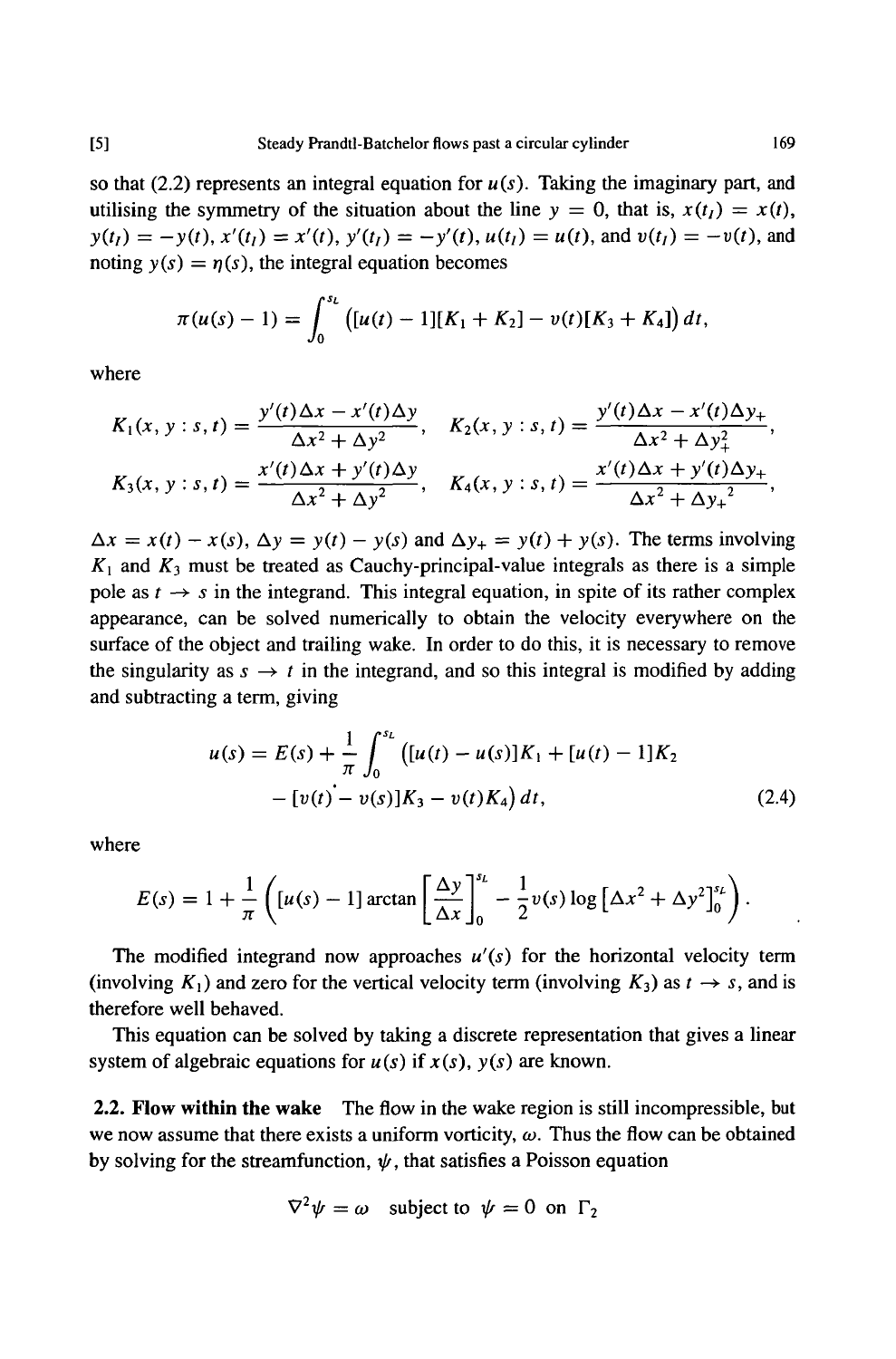$170$  G. C. Hocking  $\left(6\right)$ 

in the contained wake region. Since the flow will again be symmetric about the horizontal axis, we only need to solve in the upper half-plane by using an integral equation around the contour  $\Gamma_2$ , as shown in Figure 2, including the dividing streamline, the section of the cylinder past the separation point and the  $x$ -axis between the cylinder and re-attachment. To do this we define a new function  $\Psi$  where

$$
\psi(x, y) = \frac{\omega}{4}(x^2 + y^2) + \Psi(x, y),
$$

so that  $\nabla^2 \Psi = 0$ , and  $\Psi(x, y) = -\omega(x^2 + y^2)/4$  along the contour  $\Gamma_2$ , since  $\psi = 0$ on  $\Gamma_2$  (because it is a streamline).

In a parallel method to that for the outer flow, we now solve for this modified potential function using an integral equation approach. Again, once the boundary is known, this is a linear problem. In this region, we choose to solve for  $\Phi(x, y)$ , part of the analytic function  $W(z) = \Phi + i\Psi$ . Using Cauchy's integral formula around  $\Gamma_2$ , then taking the imaginary part and modifying the independent variable to be the arclength gives

$$
\Phi(s) = \frac{1}{\pi} \int_{\Gamma_2} \left[ \frac{\Psi(t)(x'\Delta x + y'\Delta y)}{\Delta x^2 + \Delta y^2} + \frac{\Phi(t)(y'\Delta x - x'\Delta y)}{\Delta x^2 + \Delta y^2} \right] dt,
$$

where  $\Delta x = x(t) - x(s)$  and  $\Delta y = y(t) - y(s)$ . Noting that  $\Psi$  is known everywhere on the boundary, this gives an integral equation for  $\Phi$  on the boundary of the vortex region. As above, the singular part of the integrand can be removed, leaving the modified equation

$$
\int_{\Gamma_2} \left[ \frac{\Delta \Psi(x' \Delta x + y' \Delta y)}{\Delta x^2 + \Delta y^2} + \frac{\Delta \Phi(y' \Delta x - x' \Delta y)}{\Delta x^2 + \Delta y^2} \right] dt = \epsilon \Phi(s), \tag{2.5}
$$

where  $\Delta \Psi = \Psi(t) - \Psi(s)$  and  $\Delta \Phi = \Phi(t) - \Phi(s)$ . In this equation,  $\epsilon = 0$ , but in this form the numerical solution exhibits some ill-posedness and so the equation was regularised allowing  $\epsilon$  to be non-zero. Values of  $\epsilon \approx 10^{-7}$  were found to be sufficient to negate this behaviour and provide smooth, accurate solutions. The method was checked by computing the exact solution for the Poisson equation within both a triangular region and a square region and comparing. Results were found to be accurate to 7 decimal places. Once  $\Phi$  is obtained, the velocity,  $\Phi'(s)$ , on the dividing streamline can be obtained using centred finite differences.

**2.3. Dynamic conditions** On the boundary of the wake region we assume that there is no pressure difference at each point across the dividing streamline. Applying the Bernoulli equation on both sides of the dividing streamline provides the appropriate condition.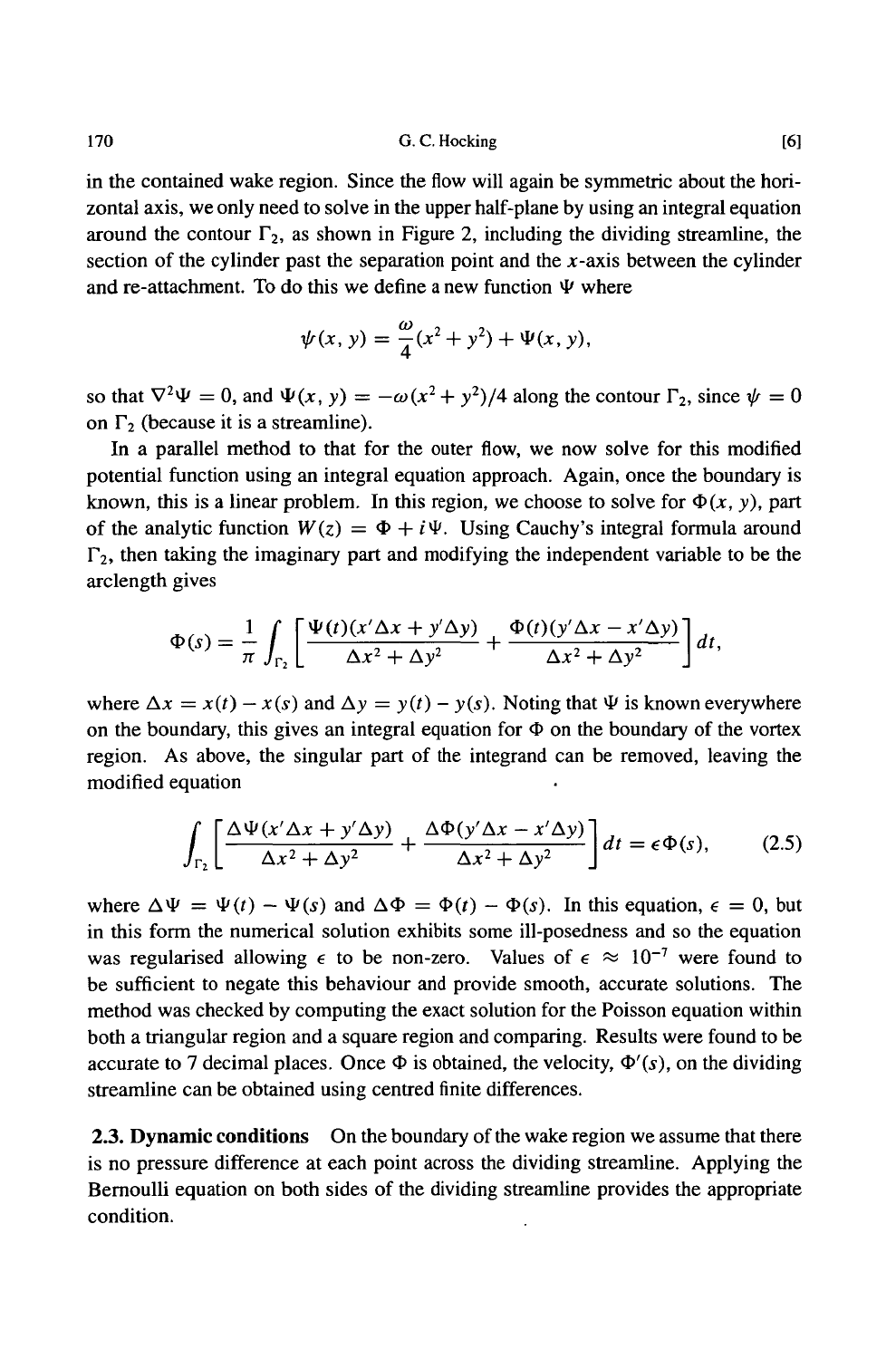If the flow is horizontal and gravity is acting vertically downward then in nondimensional variables the dynamic conditions approaching the dividing streamline from the two different regions are

$$
\frac{p(s)}{\rho} + F^{-2}\eta(s) + \frac{1}{2}|q_0(s)|^2 = C_1,
$$
  

$$
\frac{p(s)}{\rho} + F^{-2}\eta(s) + \frac{1}{2}|q_1(s)|^2 = C_2
$$

on  $y = \eta(s)$ ,  $s_{\text{sep}} < s < s_{\text{reatt}} = s_L$ , where  $s_{\text{sep}}$  and  $s_{\text{reatt}}$  are the separation and reattachment points of the dividing streamline,  $F = \sqrt{U^2/gR}$  is the Froude number,  $C_1$  and  $C_2$  are the Bernoulli constants, p and  $\rho$  are the pressure and density respectively, and the subscripts I and O refer to the inner and outer flow regions. Equating the pressure across the dividing streamline results in the equation

$$
|q_0(s)|^2 - |q_1(s)|^2 = K, \quad s_{\text{sep}} < s < s_L,\tag{2.6}
$$

where *K* is a constant that depends on the conditions in the two regions. Noting that the separation and re-attachment points occur at stagnation points of the inner flow, we obtain that the value of K must be  $q_0(s_{\text{sep}}) = q_0(s_{\text{reat}}) = \sqrt{K}$ . The value of K is not known *a priori* and must be obtained as part of the solution. Interestingly the Froude number and hence gravity play no role in the solution. It follows that the orientation of the flow makes no difference.

### **3. Numerical solution**

The solution procedure is based on an iteration of the unknown points on the dividing streamline. Since the integral equations for the outer and inner flows are both linear once the shape of this streamline is known, we can begin by making a guess for the shape, solve the inner and outer flow problems, and then improve on the guess using Newton's method. It was found that the best way to solve the problem was to fix the total arclength of the dividing streamline after the separation point,  $S = s_L - s_{\text{sep}}$ . The separation point on the cylinder was left as an output of the iteration scheme.

To solve for the outer flow, all variables are taken to be a function of the arclength from the front of the body, and so we begin by setting

$$
s_0=0, \quad s_1=\Delta s, \quad s_2=2\Delta s, \quad \ldots, \quad s_N=N\Delta s=s_L,
$$

where  $\Delta s$  is the spatial step,  $\Delta s = s_L/N$ . Next, we determine the values of  $x_j = x(s_j)$ and  $y_j = y(s_j)$  at  $s_j$ ,  $j = 1, 2, ..., I_{\text{sep}}$ , on the body corresponding to the surface of the cylinder, and for the values of  $y_j$ ,  $j = I_{\text{sep}} + 1, \ldots, N$ , the location of the dividing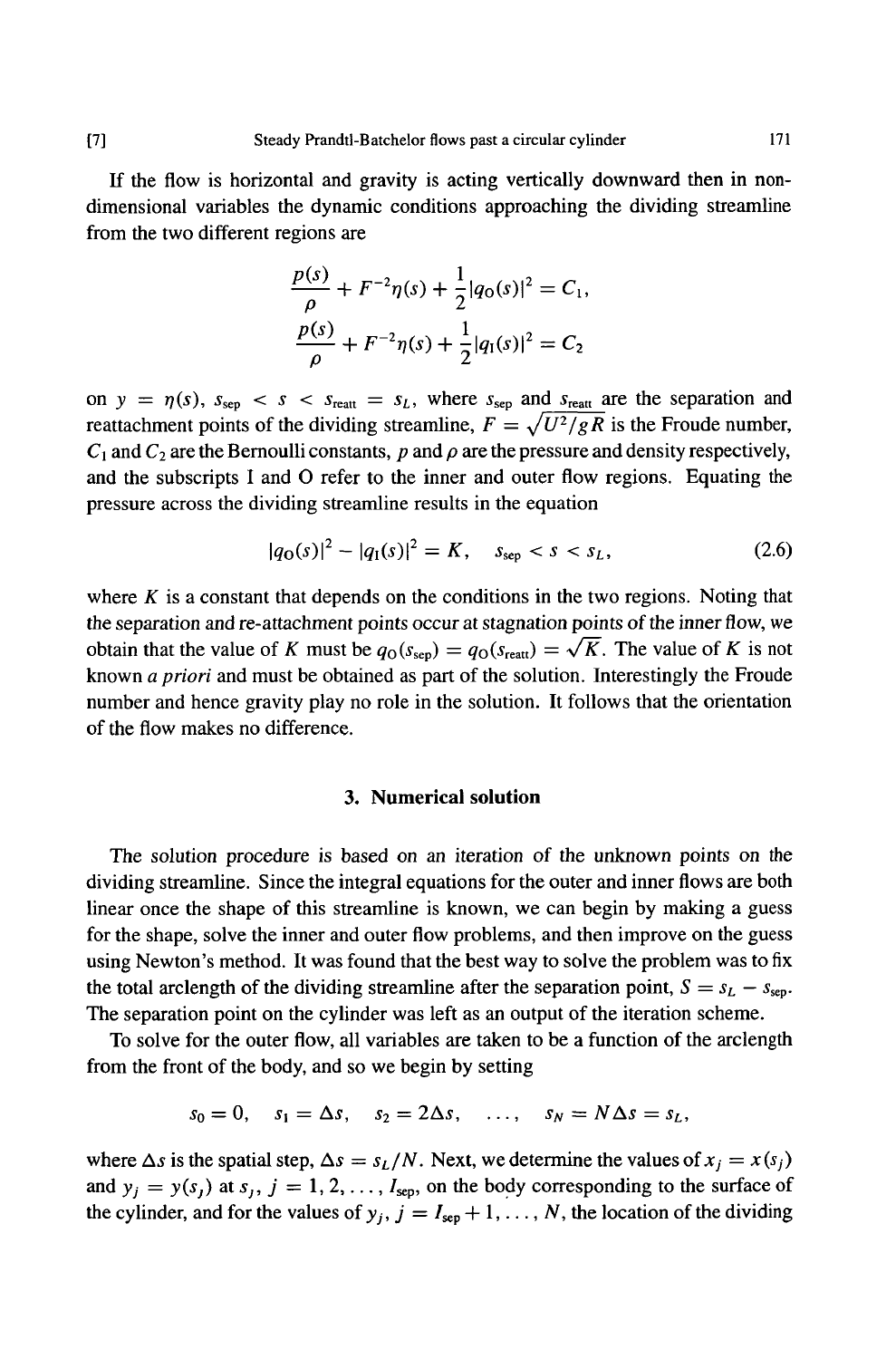streamline. Using the known values of  $y'(s_i)$ ,  $j = 1, 2, ..., I_{\text{sen}}$ , on the body and using finite differences (centred) to obtain  $y'(s_i)$ ,  $j = I_{\text{sep}} + 1, \ldots, N$ , and Equation (2.1) to obtain  $x'(s_i)$ ,  $j = 1, ..., N$ , we can integrate from the separation point to find  $x_j$ ,  $j = I_{\text{sep}}$ ,  $\ldots$ , N. The shape and slope of the object and wake (given our guess) are now known. Note that once a computation starts,  $I_{\text{sen}}$  does not change, so a reasonably accurate starting point is necessary to maintain a consistent interval between the points on the surface of the cylinder and those in the wake. The grids upstream and downstream of the separation point may differ slightly after several iterations as this point moves over the surface of the cylinder.

This information can now be used to find the values of velocity in the *-direction,*  $u_i = u(s_i)$ ,  $j = 1, \ldots, N$ , by solving the integral equation (2.4) in discrete form

$$
\frac{1}{\pi}\sum_{k=0}^N\mathscr{K}_{k,j}w_k\Delta t_k-u_j+E_j=0, \quad j=1,2,\ldots,N,
$$

where

$$
\mathcal{K}_{k,j} = (u_k - u_j)K_1(s_j, t_k) + (u_k - 1)K_2(s_j, t_k) - (v_k - v_j)K_3(s_j, t_k) - v_kK_4(s_j, t_k)
$$

and

$$
E_j = 1 + \frac{[u_j - 1]}{\pi} \left( \arctan \left[ \frac{y_N - y_j}{x_N - x_j} \right] - \arctan \left[ \frac{y_0 - y_j}{x_0 - x_j} \right] \right)
$$

$$
- \frac{v_j}{2\pi} \log \left| \frac{(x_N - x_j)^2 + (y_N - y_j)^2}{(x_0 - x_j)^2 + (y_0 - y_j)^2} \right|,
$$

where the weight function  $w_k$  is chosen depending on the numerical integration scheme being used (in this case the trapezoidal rule) and  $\Delta t_k$  is the interval size. Note also that from (2.3),  $v_j = u_j x'_j/y'_j$ ,  $j = 1, 2, ..., N$ , throughout. This is a set of N linear equations in the *N* unknowns  $u_j$ ,  $j = 1, 2, ..., N$ , and is easily solved. Note that  $u_0 = 0$  is known since it is the leading stagnation point at the front of the cylinder.

The next step is to solve the inner problem by solving the integral equation (2.5) using collocation in a manner identical to the outer flow. The discrete arclength variable now adopts the points of the outer flow on the dividing streamline and an identical discrete interval around the remainder of  $\Gamma_2$ . This gives a linear set of equations, this time for the values of the function  $\Phi_i = \Phi(s_i)$ ,  $j = 0, 1, 2, \ldots, M$ , now around the inner contour,  $\Gamma_2$ . The velocity of the inner fluid is then obtained as  $\Phi'(s_i)$ .

Using the computed velocities in the inner and outer regions along the dividing streamline it is possible to find the error in the condition (2.6) on the dividing streamline at each point  $s_j$ ,  $j = I_{\text{sep}}, \ldots, N-1$ , noting that  $y(s_N) = 0$ . Thus there are  $N-1-I_{\text{sep}}$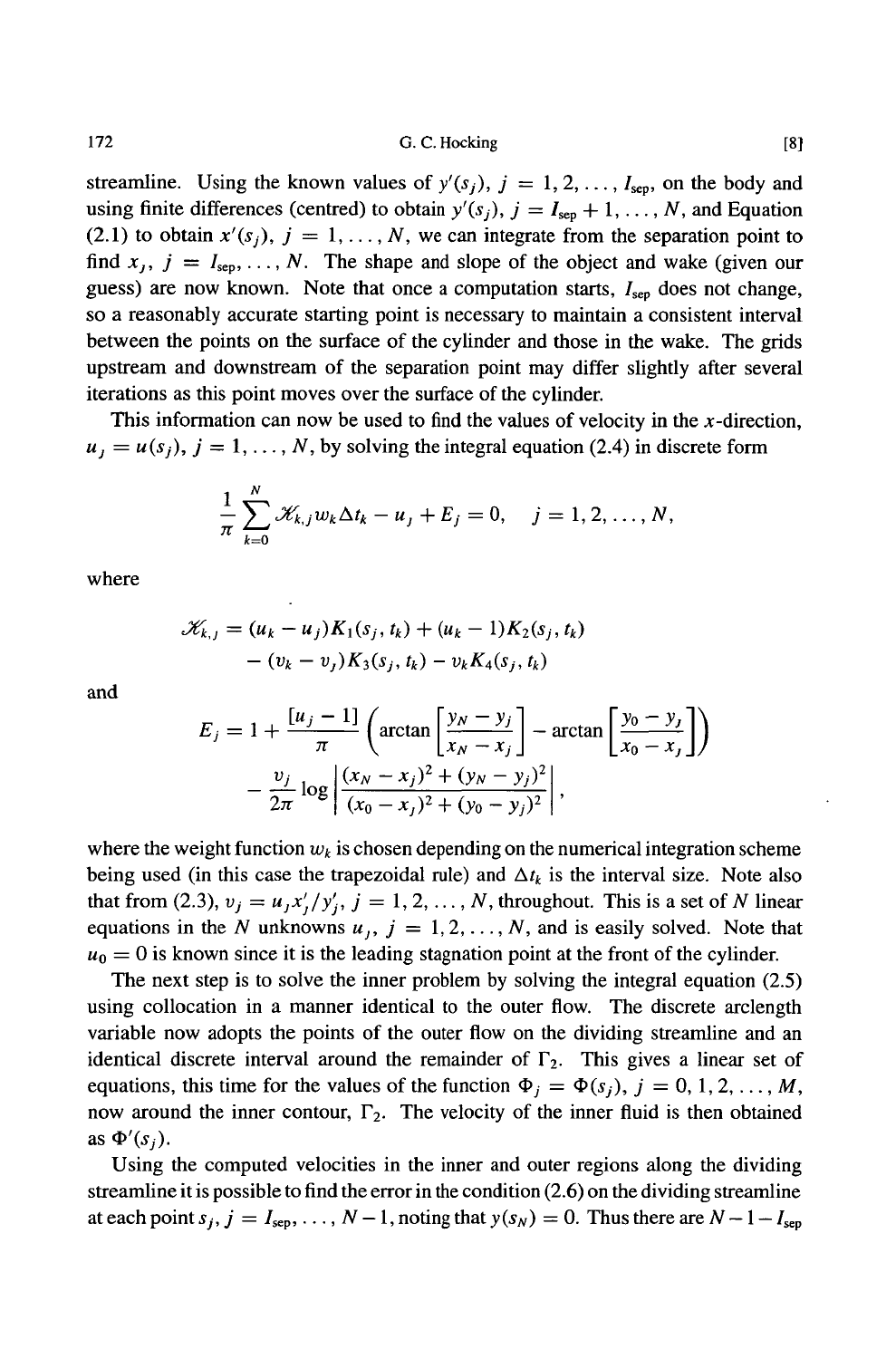equations for the unknown values of  $y_j$ ,  $j = I_{\text{sep}}$ , ...,  $N - 1$ . However, the separation velocity  $\sqrt{K}$  is also an unknown, and so we omit the point  $y_{N-1}$  and calculate it at each iteration using interpolation, and replace it as an unknown by *K.*

The error calculated in this way forms the basis of a Newtonian iteration scheme to update the location of the dividing streamline, including the separation point, for our fixed value of vorticity  $\omega$  and cavity arclength, *S*. The Jacobian matrix was computed numerically. The separation point  $y(I_{\text{sep}})$  is actually computed as an angle around the surface of the cylinder, thus allowing it to slide back and forth, even allowing separation from the front half of the cylinder if necessary. At each step, this iteration must include a re-calculation of both the initial grid in terms of arclength and the velocity of the fluid over the updated wake shape and within the trapped flow region.

Solutions with steps of  $\Delta s = 0.03$  throughout agreed very well with those of  $\Delta s = 0.06$ , and so it appeared the solutions were fully converged at these values.

Despite its rather convoluted nature, this algorithm worked very well and usually converged to a solution within a small number of iterations provided the initial guess (including the location of the separation point) was sufficiently accurate. The zero vorticity solution, with  $\omega = 0$ , was always sufficient as a starting point and in most cases bootstrapping from previous solutions (at lower vorticity,  $\omega$ ) was used.

## **4. Simulations and results**

A series of simulations was performed for a range of different arclengths and vorticities. For each simulation the value of the arclength was fixed and the vorticity was increased from zero upward until the solutions no longer converged.



FIGURE 3. The shape of the eddy region for  $\omega = 0$ , 3, 4.42 (max) for  $S = 2.5$ .

Typical short wake solutions (arclength  $S = 2.5$ ) for vorticity values of  $\omega =$ 0, 3, 4.42 are given in Figure 3. The case  $\omega = 4.42$  is the value above which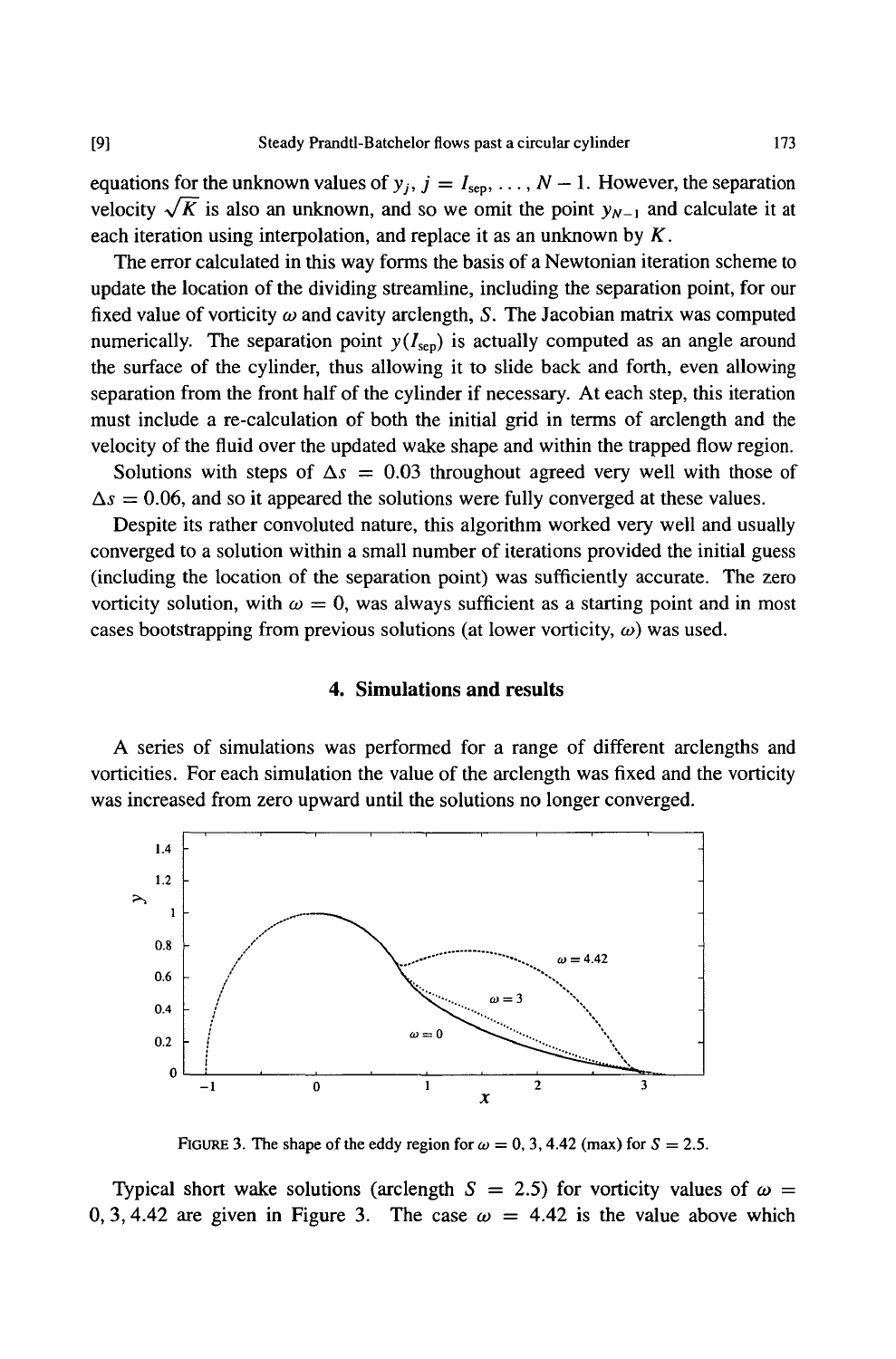

FIGURE 4. Square of separation speed for the outer flow,  $\omega = 0, 3, 4.42$  (max),  $S = 2.5$ .

no further solutions could be found. Corresponding speeds over the surface of the cylinder and wake are shown in Figure 4. At low values of vorticity, the speed along the dividing vortex sheet is almost constant (as it must be) but varies considerably as the vorticity is increased. The shape of the region varies little at small  $\omega$ , and even as  $\omega$  increases it only fattens slightly. However, as the upper limit of solutions obtained using this method is approached, the eddy region becomes rapidly fatter and the separation point moves up the cylinder and the reattachment point moves toward the back of the cylinder. The limiting case approaches a flow with stagnation points in the outer flow at both separation and reattachment. It was not possible to exactly compute these limiting flows in spite of numerous attempts.

Figure 5 shows the separation speed,  $q_{sep}$ , and separation angle as  $\omega$  increases from  $\omega = 0$  up to the maximum value obtained for the arclength  $S = 2$ . Clearly none of these values change significantly until the maximum is approached, when there is a rapid drop in speed and a slight increase in separation angle. This is accompanied by a rapid movement of the reattachment point back toward the rear of the cylinder.

At larger values of the arclength, greater than  $S \approx 2$ , the solutions no longer appear to be limited by the formation of a stagnation point on the surface of the cylinder, but rather break down with no sign of a rapid decrease in separation velocity, although the eddy region does become more bulbous as the maximal value is approached. It is possible that the flows are approaching a stagnation point flow, but that the numerical scheme was unable to resolve it (although the same resolution was used in all computations). Figure 6 shows the vorticity, separation angle and separation speed of the flow at the maximum vorticity computed for each arclength. Clearly for  $S < 2.0$  stagnation flows appear to exist, but once above this number the separation velocity rapidly rises to a value close to unity. However, Elcrat *et al.* [6], computed stagnation point solutions for all trailing lengths, and so it is most likely a limitation of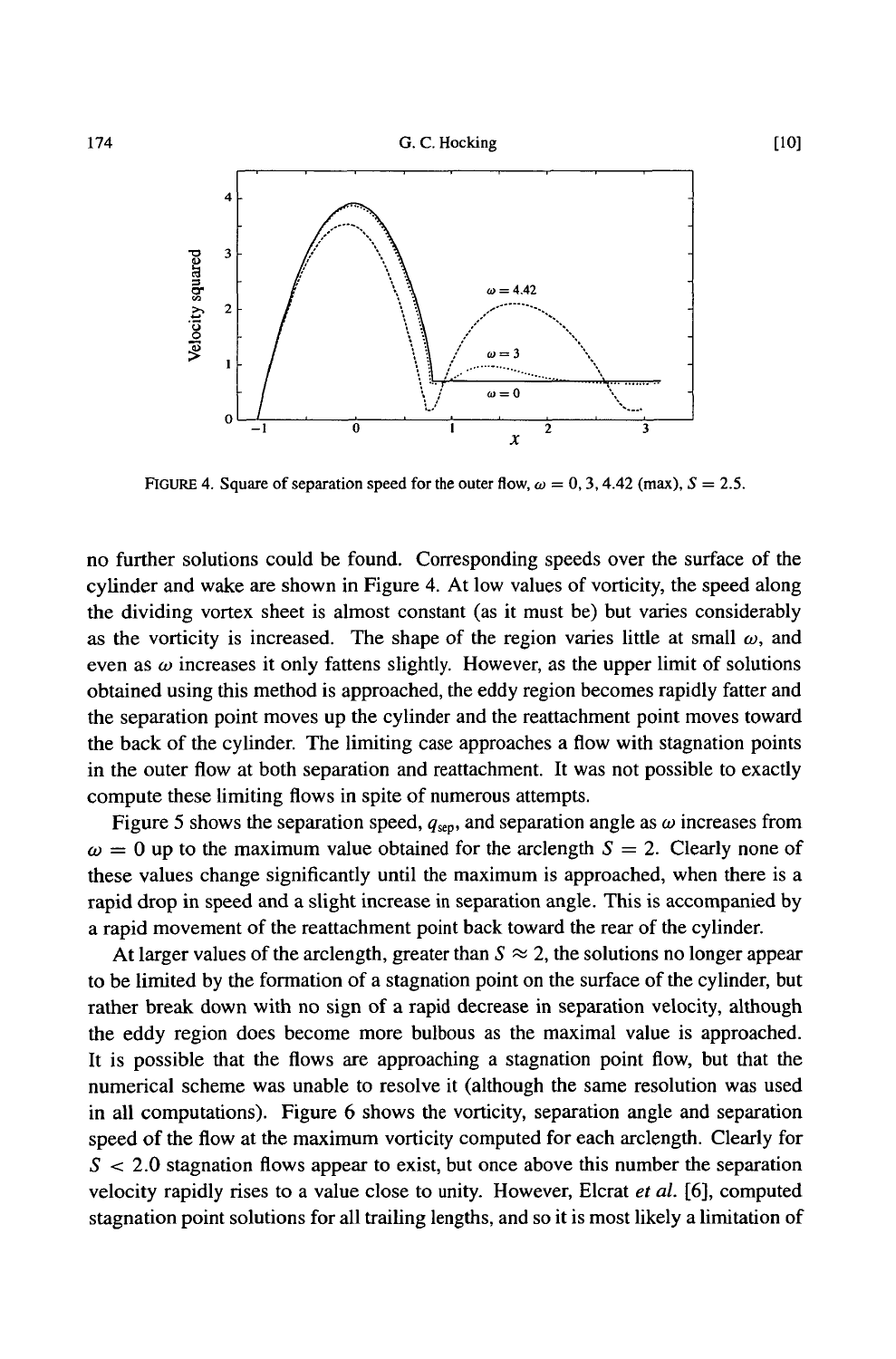

FIGURE 5. Separation angle and separation speed as  $\omega$  increases for  $S = 2$ .



FIGURE 6. Values of vorticity  $\omega$ , separation angle,  $\alpha$ , and separation velocity,  $q_{sep}$ , for maximum vorticity at which solutions were computed, plotted against cavity arclength, *S.*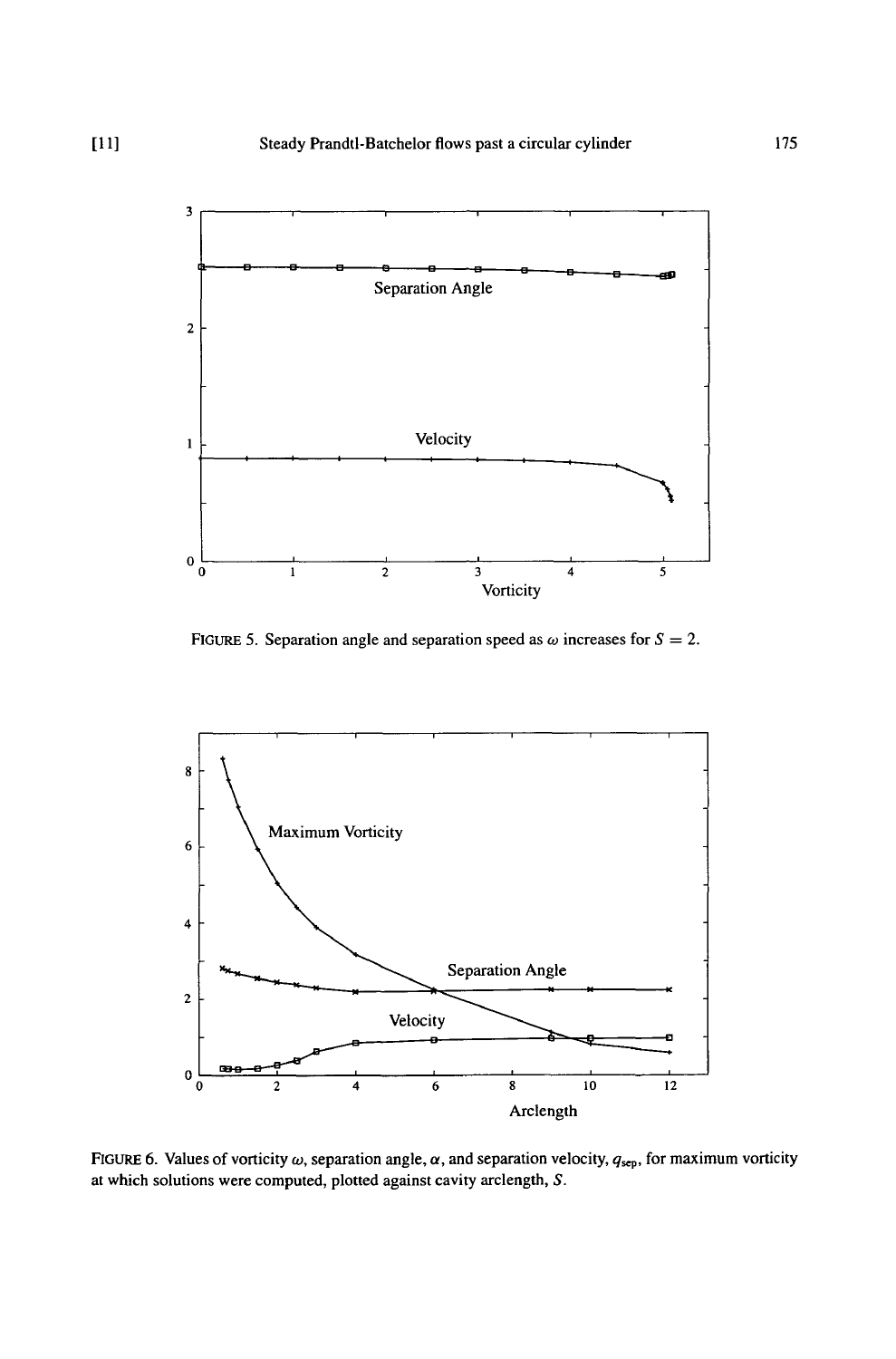the numerical scheme that these were not obtained in this work. The separation angle decreases as vorticity increases (moving upward on the rear face of the cylinder) and then levelling off as arclength increases. The maximum vorticity, however, appears to continue to decrease as arclength increases. No solutions were found with non-zero vorticity in which the separation occurred on the front side of the cylinder.

## **5. Conclusions**

In this paper we have used a matched integral equation approach to compute the steady, high Reynolds number flow around a circular cylinder with a trailing region of uniform vorticity, that is, Prandtl-Batchelor flows. The method is very accurate and the results reproducible. It is shown that at small values of the length of the eddy region a stagnation point appears to form at both separation and re-attachment, and that this event corresponds to the maximum vorticity at which this method will give solutions. At longer lengths, this numerical method was unable to compute such stagnation solutions, but again a maximal vorticity was still found beyond which the method failed to converge. Elcrat *et al.* [6], however, showed that such solutions do exist, and so it is clear that this is a limitation of the numerical scheme. The limiting vorticity at which solutions could be obtained decreased in magnitude as the length of the trapped vorticity region increased. It is not clear whether the breakdown of solutions is due to the numerical method or has some "physical" cause. It may be that the upper vorticity limit is the point at which multiple vortices form in the wake region or the flow becomes unsteady or it may be simply that the method used herein is not able to calculate solutions for these parameter values. Work is continuing on this problem.

### **References**

- [1] G. K. Batchelor, "On steady laminar flow with closed streamlines at large Reynolds number", *J. Fluid Mech.* 1 (1956) 177-190.
- [2] G. K. Batchelor, "A proposal concerning laminar wakes behind bluff bodies at large Reynolds number", / *Fluid Mech.* 1 (1956) 388-398.
- [3] G. K. Batchelor, *An Introduction to Fluid Dynamics* (Cambridge University Press, Cambridge, 1967).
- [4] S. Childress, "Solutions of Euler's equations containing finite eddies", *Phys. Fluids* 9 (1966) 860-872.
- [5] E. Cumberbatch and T. Y. Wu, "Cavity flow past a slender hydrofoil", *J. Fluid Mech.* 11 (1961) 187-208.
- [6] A. Elcrat, B. Fornberg, M. Horn and K. Miller, "Some steady vortex flows past a circular cylinder", *J. Fluid Mech.* **409** (2000) 13-27.